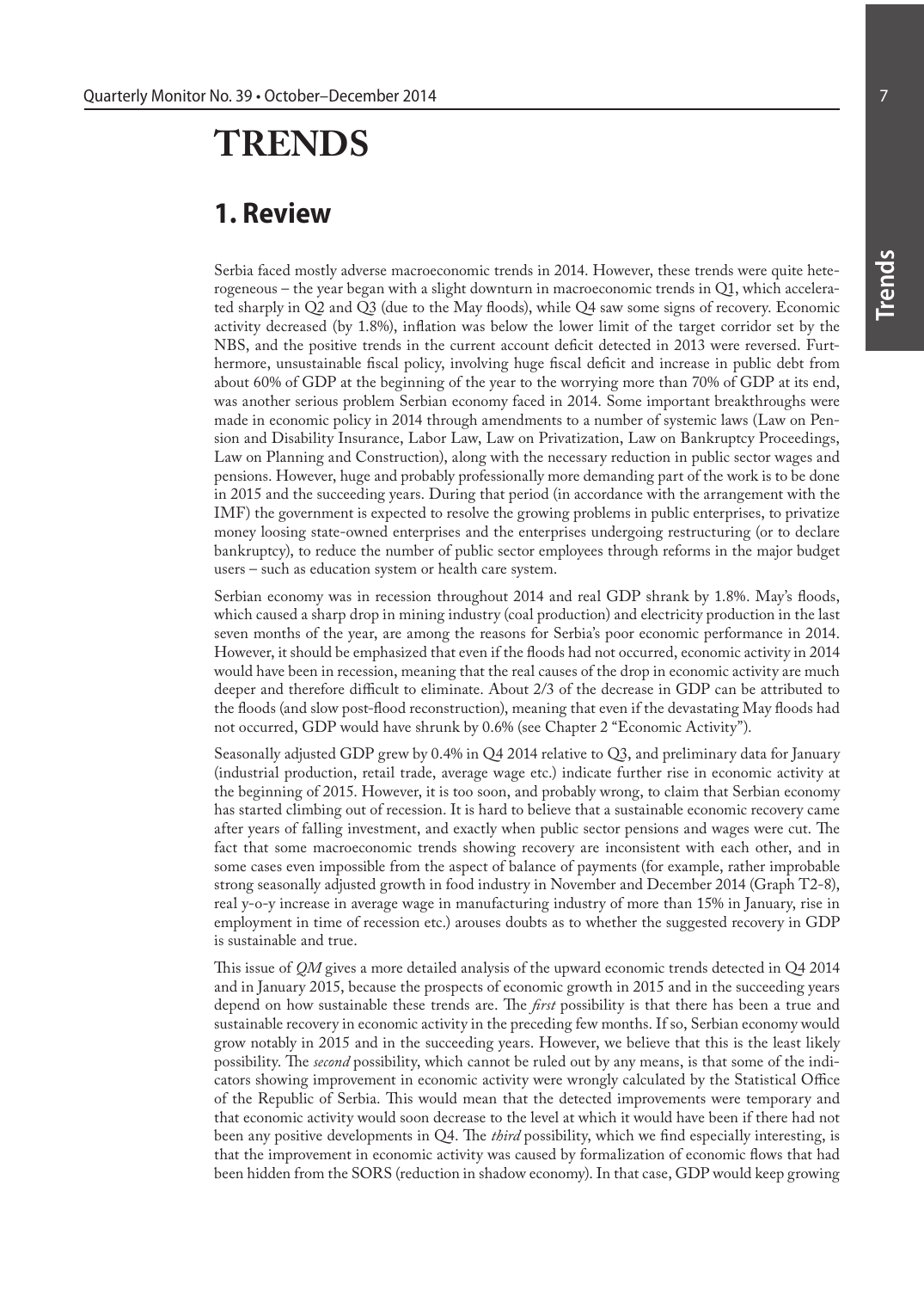until this influence is exhausted. Expected economic trends would then take place – though with somewhat higher level of GDP. For now, we believe that our forecast predicting 0.5-1% decrease in economic activity in 2015 given in the previous issues of *QM* is correct. On one hand, 2015 started with somewhat better results than expected, which might boost economic activity (or slow down its drop). On the other hand, in our previous analysis, we counted on increase in coal and electricity production, which has not been restored to its pre-flood level yet, and on a successful privatization of Železara Smederevo, which failed.

Inflation was down to only 1.7% at the end of 2014, and y-o-y rise in prices was even smaller and stood at only 0.8% (in January 2015 y-o-y inflation was down to its lowest level since 1960, of only 0.1%). The major causes of such low inflation are the following - economic recession accompanied by drop in domestic demand, small rise in food and energy prices and administratively controlled prices, low imported inflation, and unduly restrictive monetary policy (see Chapter 5 "Prices and the exchange rate"). Interestingly, the above mentioned disinflationary factors were strong enough to offset the impact of dinar depreciation on prices. During the last year (to February 2015 inclusive), nominal exchange rate for dinar against euro depreciated by about 5%, and by more than 25% against dollar, while the prices went up by only 0.8%.

The NBS has been failing to fulfil its legal obligation to keep the inflation within the target corridor of 4±1.5% for a long time. Since October 2013, when inflation fell below the target corridor, rise in prices was within the target corridor for only two months, and it was below the bottom limit of the corridor for as much as 14 months. Although the NBS announced that the inflation would be pushed up to the target corridor by the middle of 2015 and that it would be raised to 4.2% by the end of the year, we believe that this cannot be achieved without a more determined monetary easing. Our analyses show that the announced 15% increase in electricity price (direct impact on inflation of about 0.7 p.p.), expected modest rise in oil prices, and gradual easing of disinflationary pressures based on the prices of primary agricultural products, will not be sufficient to push up the inflation to the target corridor, meaning that the NBS will have to take some additional measures to achieve it. The arrangement with the IMF, which additionally ensures macroeconomic stability in the following period, makes room for a more determined monetary easing.

Controlled depreciation of dinar exchange rate could be an effective measure against deflation – of course, as long as it does not jeopardize balances of a large number of foreign currency borrowers. Controlled depreciation of dinar would boost economic growth, because better price competitiveness of national economy would encourage rise in net exports. However, real depreciation of dinar against euro of 2.5% in Q4 2014 was followed by its real appreciation in the first two months of 2015. In response to these disinflationary pressures, the NBS purchased euros on the interbank market and thus prevented further appreciation of dinar. However, the NBS has some other mechanisms at its disposal (reference interest rate, currency structure of the mandatory reserves etc.) through which dinar can be weakened (which we find necessary). We believe that the optimum level of dinar depreciation would be the one which would push up the inflation to the target corridor set by the NBS.

Current account deficit accounted for 6% of GDP in 2014 and remained almost unchanged compared with 2013 (see Chapter 4 "Balance of payments and foreign trade"). This happened because, among other reasons, world prices of energy fell sharply in the second half of 2014. Energy accounts for about 15% of the imported goods, and almost 5% of the exported goods, meaning that large fluctuations in energy prices affect the current account deficit. If oil prices had not dropped (50% decrease from June to December in USD), along with the prices of other energy products, current account deficit in 2014 would have widened compared with 2013, which leads to conclusion that Serbian foreign trade actually suffered a downturn in 2014 (in fact, there was a real drop in net exports in 2014). Sharp rise in exports which started in 2013 suddenly stopped in 2014, and the second half of the year even saw a drop in exports. This occurred because the major driver of exports in 2013, the FAS company, reached its full production capacity, and no other product emerged to take its place. Investments suffered the sharpest drop of all GDP components during the previous years, which is the fundamental cause of the halt in exports - because strong rise in exports cannot be achieved without rise in investments.

However, we believe that the current account deficit will narrow in 2015 compared with 2014. This reduction will be caused by drop in imports rather than increase in exports. Trends in the world oil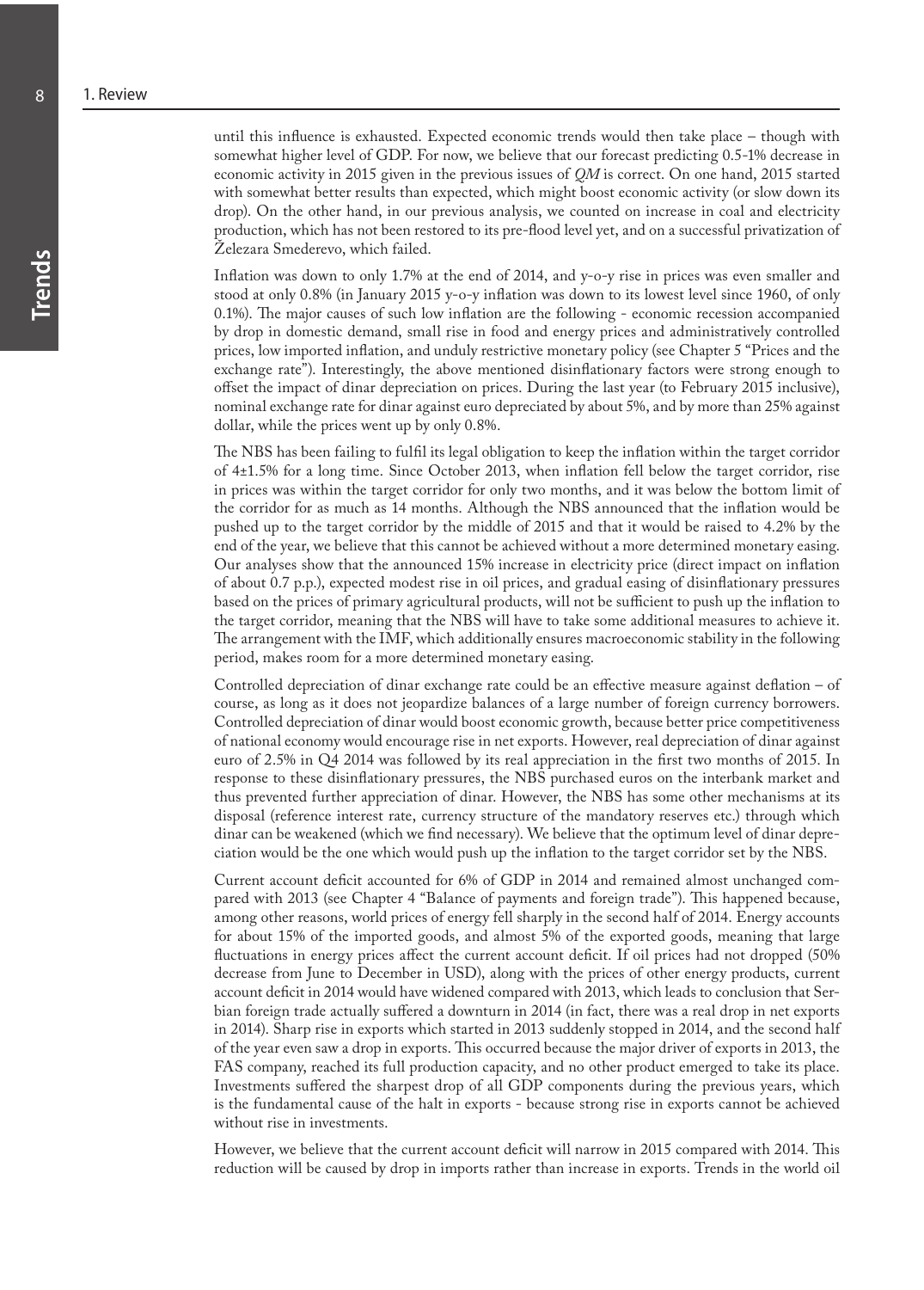**Trends**

prices from the beginning of the year to the middle of March indicate that the average energy prices in 2015 will be much lower than in 2014 – consequently, Serbia's current account deficit will shrink. Additionally, expected recovery in electricity production and coal extraction after reconstruction of the coal mines that had been flooded, will have positive impact on the balance of energy imports and exports. Furthermore, implementation of fiscal consolidation measures will cause a drop in domestic consumption and consequently, a fall in imports in 2015. Finally, the government could boost the foreign trade and reduce the current account deficit in 2015 by preventing real appreciation of dinar (or allowing/inducing its depreciation).

Capital inflows in 2014 were low and insufficient to make up the current account deficit. This was one of the causes of the considerable reduction in foreign currency reserves of the NBS in 2014 (more than EUR 1 billion). Furthermore, the structure of the capital inflows was quite unfavourable. Public foreign debt grew because the government borrowed more to finance the fiscal deficit. On the other hand, private foreign debt shrank. Foreign direct investments (FDI), the component of capital inflows of largest importance to Serbian economy, were at a very low level three years in a row. FDI totalled about EUR 1.4 billion in 2014 (including reinvested profits), and accounted for only 60% of the FDI received in 2011 (the same assessment methodology was used). Reliable forecasts about the trends in capital inflows in 2015 have not been made yet. Hopefully the arrangement with the IMF will boost FDI. However, one should bear in mind that the investment spending in EU countries, which are the major source of FDI in Serbian economy, is still falling (see Chapter 8 "International Environment"). Public foreign debt is expected to shrink in 2015 as a consequence of fiscal consolidation and reduction in fiscal deficit. It is quite unlikely that the current downward trend in the private foreign debt will rebound already in 2015, although greater microeconomic stability and elimination of some other problems (for example, large share of bad debt) could have positive impact on these trends.

Trends in labour market published by the SORS, and assessed through the Labour Force Survey, remained inconsistent with other macroeconomic trends in 2014. Namely, employment rose and unemployment fell although Serbian economy was in recession. According to the latest Labour Force Survey, employment rate in Q4 2014 rose to 50.4% and unemployment fell to 17.6%. Since economics is unable to explain this phenomenon of rising employment and decreasing unemployment during the previous years (since 2012), the only possible explanation is that the data published by the SORS is unreliable.

Fiscal deficit widened to very high 6.6% of GDP in 2014 (see Chapter 6 "Fiscal Flows and Policy). Although it was unsustainably high, the fiscal deficit was somewhat smaller than planned in 2014 budget (7.1% of GDP), and in the budget revision adopted in October (8% of GDP). Public revenues were by RSD 30 billion below the projections made at the beginning of the year, primarily because macroeconomic indicators fell short of the plan – average inflation was much below the targeted level (2.1% instead of 5.5%), and so did GDP (although it was expected to grow by 1.5%, GDP shrank by 1.8%). Discrepancy between the actual and projected level of public expenditures was even larger, more than RSD 60 billion. Capital expenditures suffered the largest cut (by more than a half). However, this reduction was not planned and justified but was caused by the government's inefficiency in its carrying out infrastructure projects.

Judging from the latest fiscal trends, there are some grounds for optimism. Public revenues went up in Q4, and similar trend continued at the beginning of 2015. We believe that this increase was to a large extent caused by reduction in the shadow economy. Additionally, the process of fiscal consolidation began at the end of 2014 through reduction in public sector pensions and wages. Although some analysts, politicians, and representatives of other interest groups argued against this measure claiming that it would not be effective because it would cause a drop in demand, in economic activity and in public revenues – the early results show that such claims were unfounded. Fiscal results achieved in December 2014 and in the first two months of 2015 are within the expected and planned level, which proves the efficiency of this measure. The arrangement with the IMF signed at the end of February, is another guarantee that the government will be fiscally responsible in the following period. We therefore believe that the government currently keeps the direct fiscal flows – budget revenues and expenditures – under control, and that it would be no surprise if fiscal deficit fell below the targeted 5.9% of GDP in 2015.